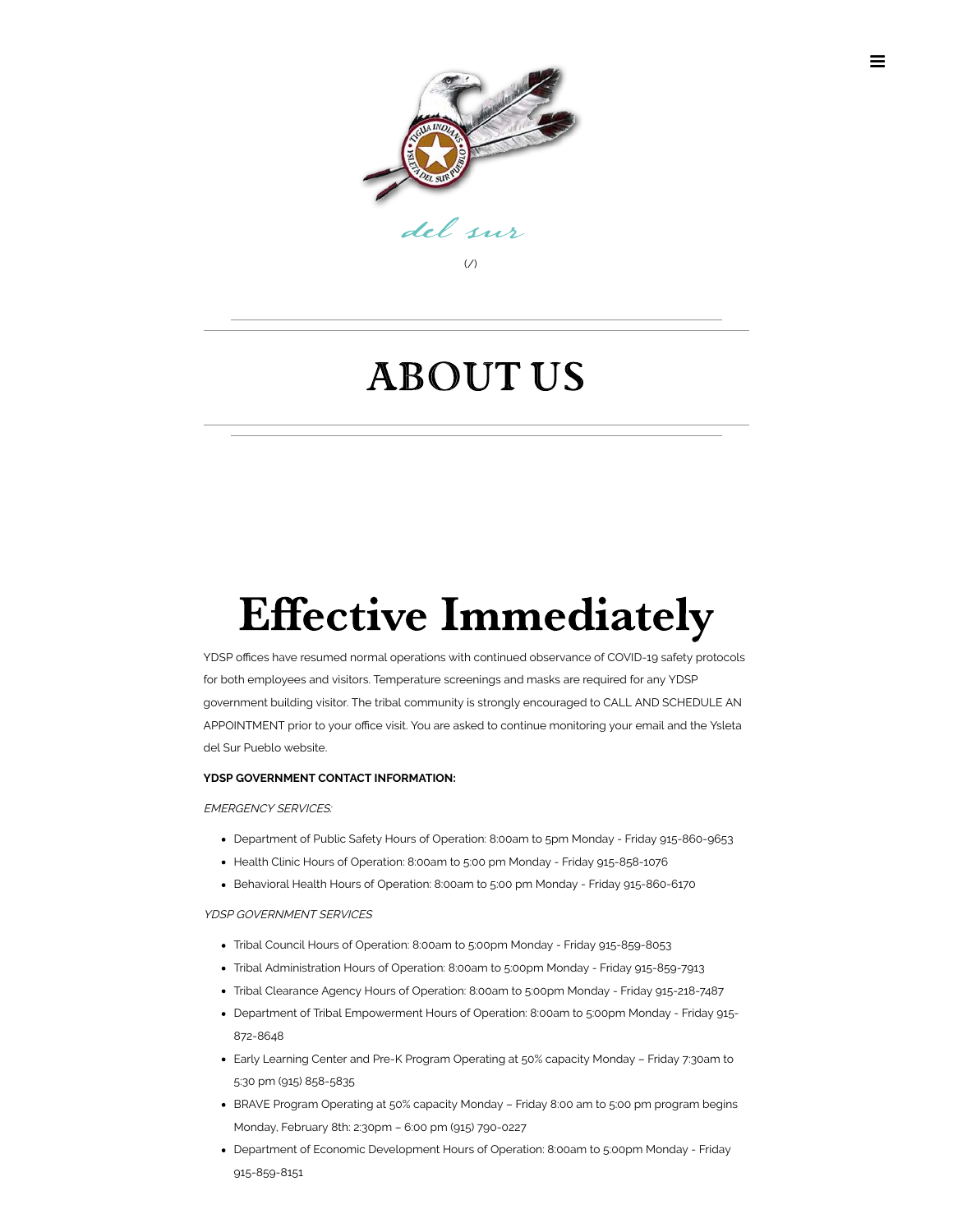- Department of Tribal Court and Records Hours of Operation: 8:00am to 5:00pm Monday Friday 915-860-7449
- Purchase Referred Care (PRC) Hours of Operation: 8:00am to 5:00 pm Monday Friday 915-858- 2117
- Recreation and Wellness Center Hours of Operation: 6:15am to 11:45:00pm Monday –Friday, 6:15am to 1:45:00pm Saturday and Sunday Opens to the public on Monday February 8, 2021 915-858-8583
- Cultural Center Hours of Operation: 8:00am to 5:00pm Monday Sunday 915-859-7700
- Community Development (Housing) Hours of Operation: 8:00am to 5:00pm Monday Friday (915) 859-9196

YDSP TRIBAL ENTERPRISES

- Speaking Rock Hours of Operation: 24/7 Everyday 915-860-7777
- Tigua Inc. Hours of Operation: 8:00am to 5:00pm Monday Friday 915-298-0700

## Quick Links:

YDSP Cultural Center Online Store [\(https://www.ydspccgiftshop.com/\)](https://www.ydspccgiftshop.com/)

 Future Sukin Ibi Teuym Health Clinic (/tribal-services/department-of-community[development/planning-development-division/ysleta-del-sur-pueblo-health-clinic-project\)](https://www.ysletadelsurpueblo.org/tribal-services/department-of-community-development/planning-development-division/ysleta-del-sur-pueblo-health-clinic-project)

Native Pathways Program One Call Notification Sign Up (https://www.surveymonkey.com/r/NPOCN? [fbclid=IwAR1dv1H000OOBGJrJFsxEP2WjK9xVHfq2jfRUtNe2aPupKI5iPhAf6xCgXk\)](https://www.surveymonkey.com/r/NPOCN?fbclid=IwAR1dv1H000OOBGJrJFsxEP2WjK9xVHfq2jfRUtNe2aPupKI5iPhAf6xCgXk)

 Ysleta del Sur Pueblo (YDSP) is one of three federally recognized Native American tribes, and the only Pueblo, in the State of Texas. The current YDSP population is approximately 4,226 members nationwide. Thirteen miles from downtown El Paso, Ysleta, Texas has been home to the Tigua people for over 300 years.

 During the period of early Spanish settlement (1598–1680), relations between the Pueblo Indians and the Spaniards were strained, which brought fierce oppression of all Pueblo people. In 1680, New Mexico Pueblo Indians rebelled against the Spaniards. This caused many tribal factions to relocate to modern- day northern New Mexico and West Texas, which includes the El Paso/Tigua region. The Tigua people of Ysleta del Sur were industrious farmers who raised wheat, corn, cattle, and horses. The Tigua were also instrumental in building the Ysleta Mission [\(/tourism-hospitality/ysleta-mission\).](https://www.ysletadelsurpueblo.org/tourism-hospitality/ysleta-mission) In essence, YDSP is the oldest community in the State of Texas as well as the oldest running government since its establishment in 1682. The Pueblo's culture continues to flourish as each generation proudly promulgates its heritage.

 The Pueblo is an active partner in the greater El Paso region. Its government and business contributions support the Pueblo as well as the greater El Paso economy. The Pueblo owns and operates a tribal government and diverse enterprises that provide meaningful employment and benefits for both tribal members and regional citizens. The Pueblo is proud to be an employer of choice in the region with a local workforce nearing 1,200 across all tribal entities -- 30% of these positions are lled by YDSP members. Furthermore, gainful employment opportunities are critical to the Pueblo achieving economic self-sufficiency while improving its overall quality of life.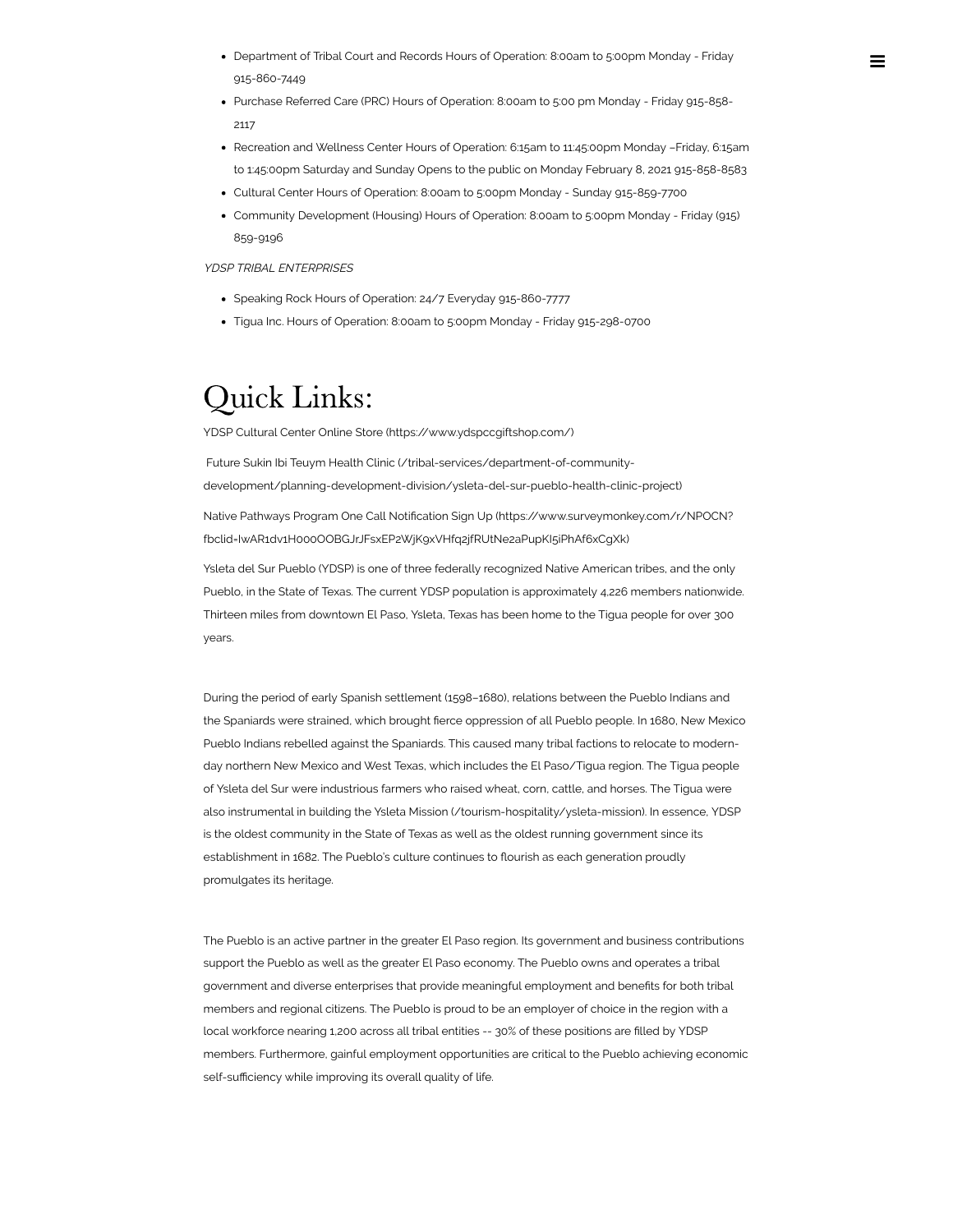Revenue generated from these tribal sectors fund essential community infrastructure and services, such as health care, education, law enforcement, tribal courts, elder assistance, housing, economic development, and capital improvements. Education, job creation and workforce skill building are YDSP priority areas. It is the Pueblo's economic development efforts that create avenues to self-determination and self-governance.

 YDSP embodies the principles of self-governance throughout all of its facets. Self-Governance provides tribal governments the autonomy and decision-making authority over the federal financial resources provided for the benefit of Indian people, while setting economic foundations that leverage their unique sovereign statuses. Tribes perform better when they set their own trajectories, allocate their own resources, and establish priorities based on their needs. It is also a tool to broaden self-determined efforts that spark innovation, courage, and resiliency. Self-governance is not a program with a beginning and end, it is paradigm shift that changes the thinking of status quo to that of endless potential.

 The Pueblo also incorporates the tenets of self-governance through its partnerships and business engagements with expectations of dealing in a government to government manner. From its government operations to enterprise development to service delivery, the Pueblo implements self-governance strategies to design programs that address YDSP priority areas.

 Thank you for taking the time to visit the YDSP website and learn about Tigua history, community, and services/products. Please explore the calendar of events and plan a visit to the Pueblo, especially during cultural and other community events.

### Ysleta Del Sur Pueblo



(/files/photo\_gallery/photobiaes/jphoto\_gallery/photobiaes/jptyloto\_gallery/photobiaes/jphoto\_gallery/photos87.jpg)

Ysleta Del Sur Pueblo (/files/photo\_gallery/photos233.png)

## Related Pages

- **Government [\(/government/tribal-council\)](https://www.ysletadelsurpueblo.org/government/tribal-council)**
- **Tourism & Hospitality [\(/tourism-hospitality\)](https://www.ysletadelsurpueblo.org/tourism-hospitality)**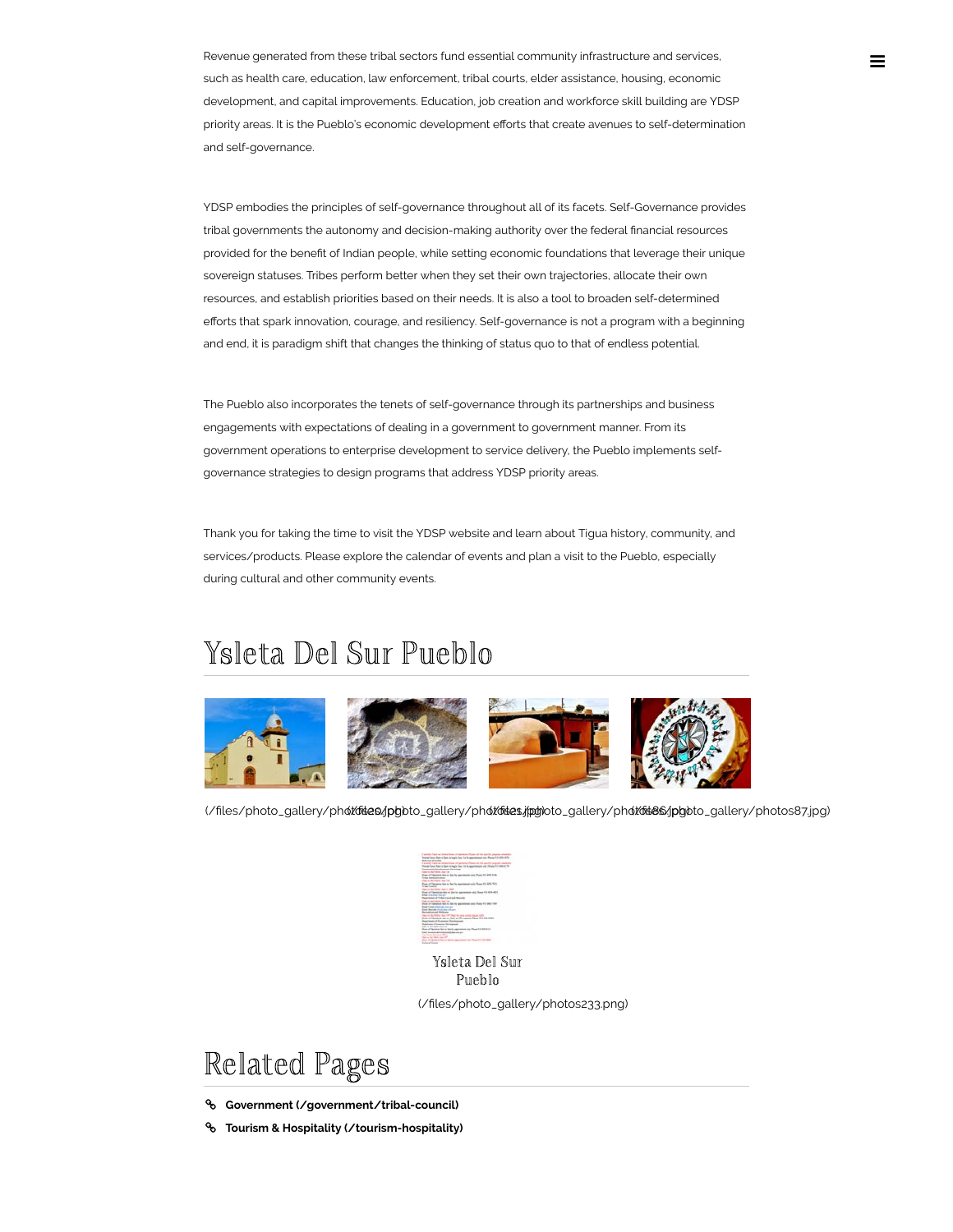TIGUA events

Thursday  $6$ <br>January  $6$ 



[Dia de los Santos Reyes](https://www.ysletadelsurpueblo.org/events/dia-de-los-santos-reyes) Dia de San Antonio (/events/dia-de-los-santos-reyes) (/events/dia-de-san-antonio)

Friday 24



[Dia de San Juan](https://www.ysletadelsurpueblo.org/events/dia-de-san-juan-1)  (/events/dia-de-san-juan-1)

 $M_{\text{June}}$  13



<sup>Friday</sup> 24 <sup>Wednesday</sup> 29



[Dia de San Pedro y San](https://www.ysletadelsurpueblo.org/events/dia-de-san-pedro-y-san-pablo) Pablo (/events/dia-de-san-pedro-y-sanpablo)

ÿ [A Events >](https://www.ysletadelsurpueblo.org/events) 

YDSP E-Mail [\(https://mail.ydsp-nsn.gov/owa/\)](https://mail.ydsp-nsn.gov/owa/)

 © 2022 — Ysleta del Sur Pueblo designed by stantonstreet [\(https://www.stantonstreet.com\).](https://www.stantonstreet.com/) Privacy Notice [\(/privacy-notice\)](https://www.ysletadelsurpueblo.org/privacy-notice)